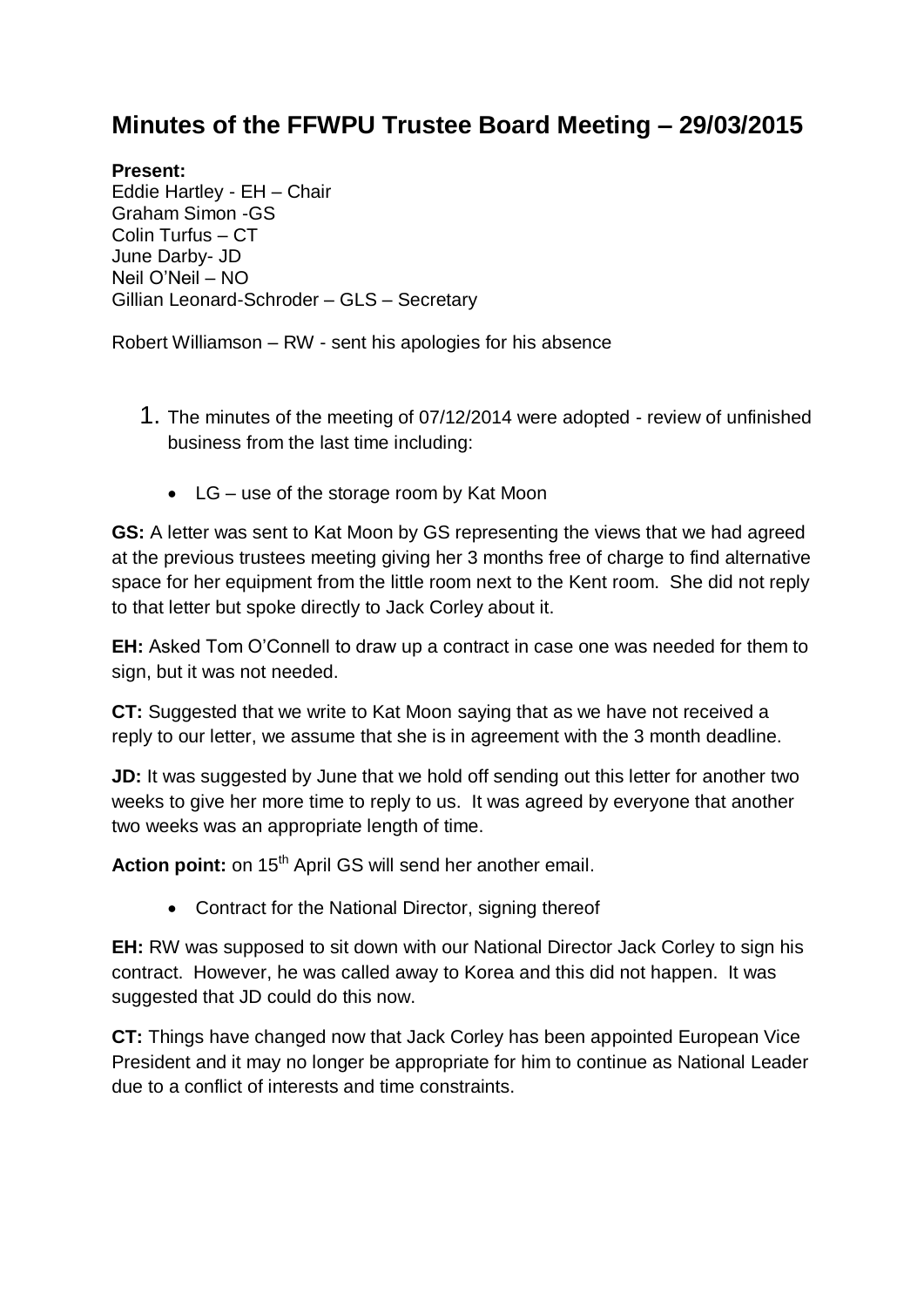It was agreed by everyone that there may be a conflict of interests if Jack Corley stayed as National Director

**CT:** stated that we have to consider the stability of the British movement and this requires a full time National Director. He suggested that David Earl (Deputy National Director) should step in as National Director until a new National Director is found.

**Action point:** JD should speak to Jack Corley about this.

2015 staff objectives and appraisal system for end year

**GS:** suggested that the National leader or his representative should sit down with each staff member and discuss their objectives for the next year. Jessica Greaves and RW are working on this already. Tom O'Connell should approach Jessica and ask her to give him some advice on this. Consultancy services should be paid for at £20.00 per hr.+ full expenses contingent on the FC being agreeable.

 Level of subsidy offered to LG HQ community hiring LG facilities and a new policy to be proposed by Finance Committee

It was agreed by everyone that £100-£150 should be charged to other churches using LG and a special fund could be set up by the FC.

**Action Point:** EH will speak to Simon Rosselli.

• Appointment of an education director

**Action point:** EH to speak to FC about deciding on funding of an Education Director who should be appointed as soon as possible.

Relationship between Keiko and Chris at ST. F.

**EH:** They are now required to meet each month to discuss issues which overlap their missions. This seems to be working.

• Information from the insurance company about good support packages in the area of 'health and safety' and 'safeguarding children' that will help us as we work to develop our policies in these vital areas **including**, on the wider issue of developing a robust 'health and safety' policy within FFWPU, a formal written directive of intent from the Trustees which could officially kick start the process (a point from Tom)

The insurance company has given a quote of £1,860.

**Action Point:** GLS should write an email to empower Tom O' Connell to set the ball rolling on this.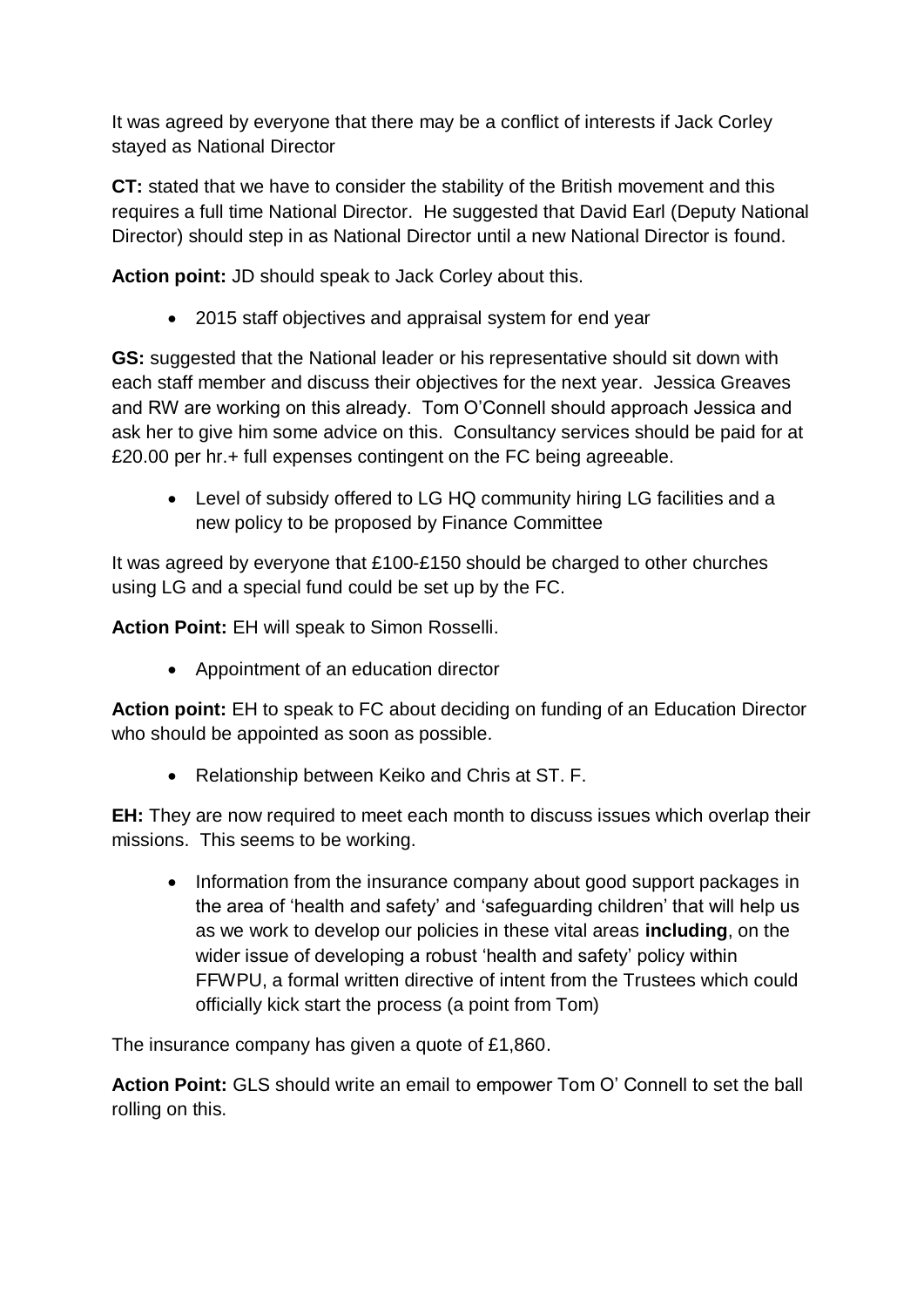2. Preparing a uniform response from the trustees to the Reconstruction Committee – led by GS

**GS:** A proposal has been put forward for the restructuring of FFWPU which gives a clear division between the dispensational side and the management side with a system of proper reporting and accountability. Pastors, the youth and the Finance Committee have been asked for their input and comments.

**CT:** Trustees should sit on the National Council or have observer status - perhaps on a rotational basis – to attend discussions without voting.

**CT:** There should be a redefinition of 'membership' – Any member of a blessed family and anybody who has an understanding of the Divine Principle.

**EH:** There should be an application form.

CT: There is nothing in the document for the general membership. We should ask the members what they would like to change.

**NO:** There is a clause that needs to be removed - the one about the continental director ratifying the trustees.

## **Suggestions from the Trustees to the restructuring team:**

**1.** To remove the clause identified by NO about the continental director ratifying the trustees

**2.** To amend the section on the Trustees to include a short note on the bottom stating that the Trustees are accountable to the Charity Commission.

**3.** The section on the budgeting process should be expanded.by EH.

3. Keeping horses out of the Won Jon

**EH:** There is a special kind of meshing which can be laid which protects both the ground and the horses' hooves.

**Action Point: SR** will go down to the Won Jon and look at the situation and see if this meshing can be used or what needs to be done.

4. Discussion on the role and responsibilities of the treasurer going forward (with the involvement of the FC in this discussion)

**NO:** Has bought a copy of 'The Charity Treasurer's Handbook'

**EH:** Jonathan Haines or Eddie can do the Management Accounts Reports

5. Initial discussion on reviewing our financial practices, in light of the transition of treasurers (again with wider impact from the FC on this matter)